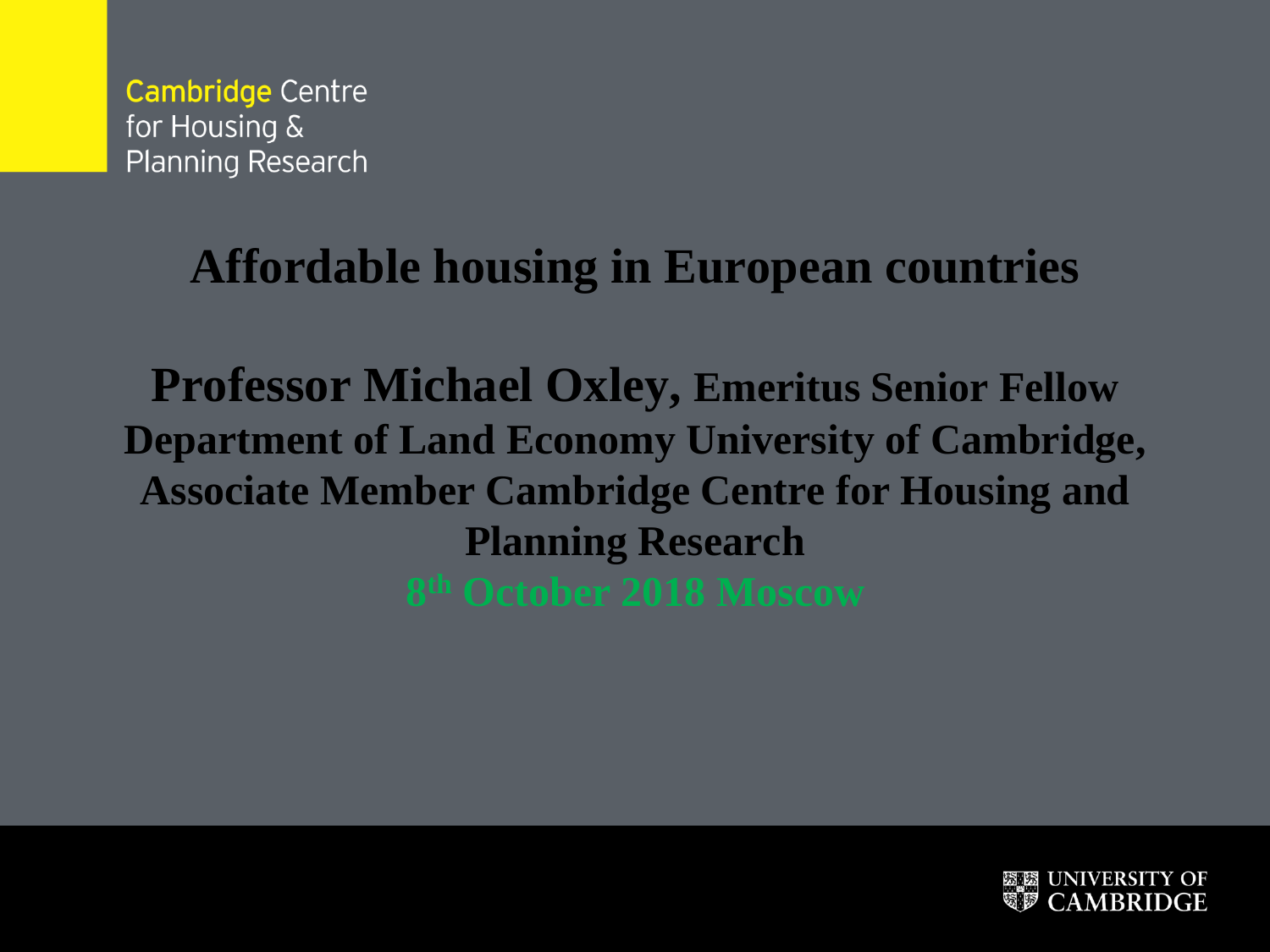## **Introduction**

- Affordability
- **Subsidies**
- Housing Tenure in Europe
- Providers in public and private sectors
- Affordable housing in England
- Housing Associations
- Section 106 arrangements
- Local Housing Companies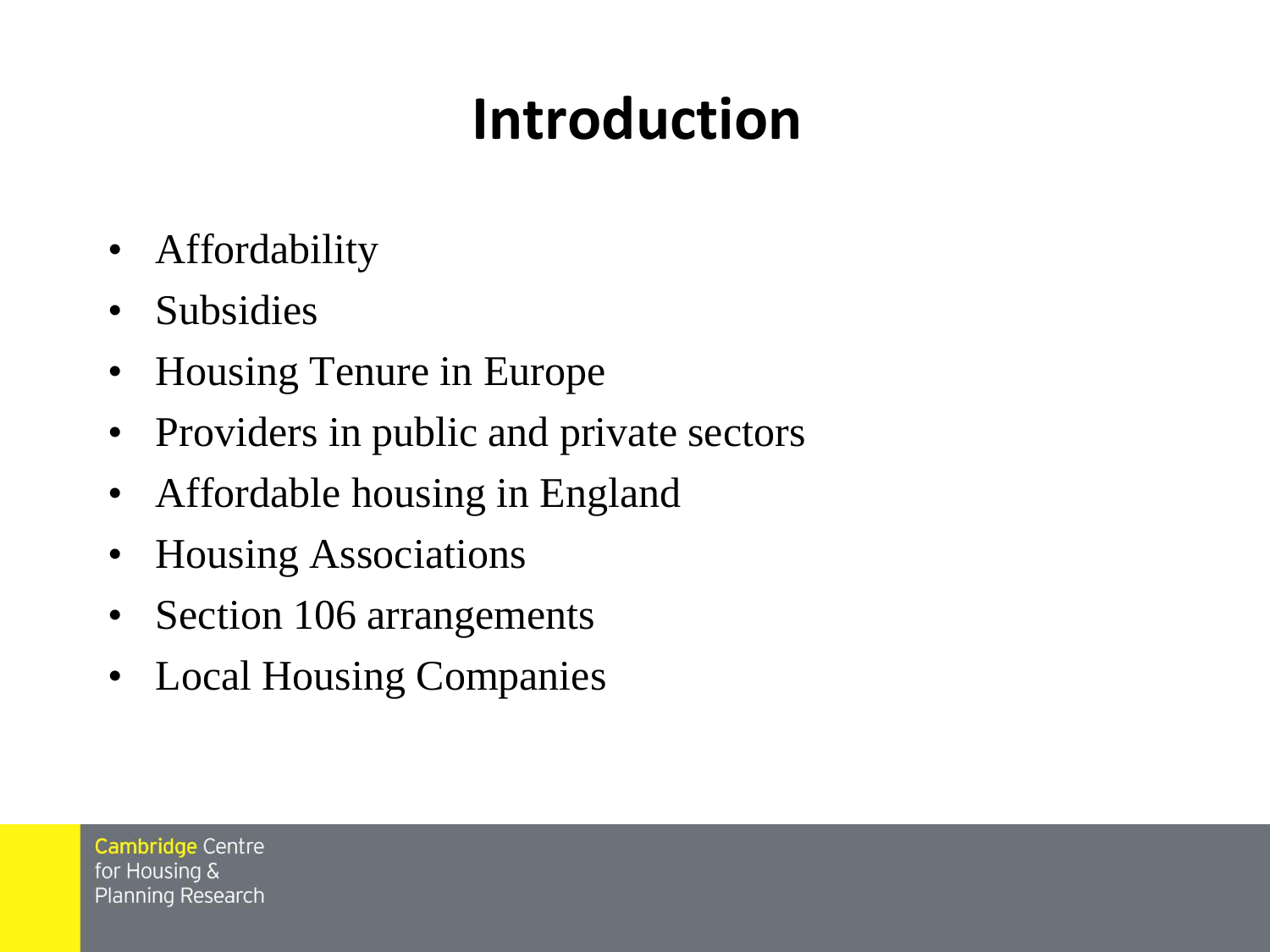## **Affordability**

- The unaffordability of housing of a socially acceptable standard
- Incomes too low?
- Housing costs too high?
- Socially acceptable standards too high?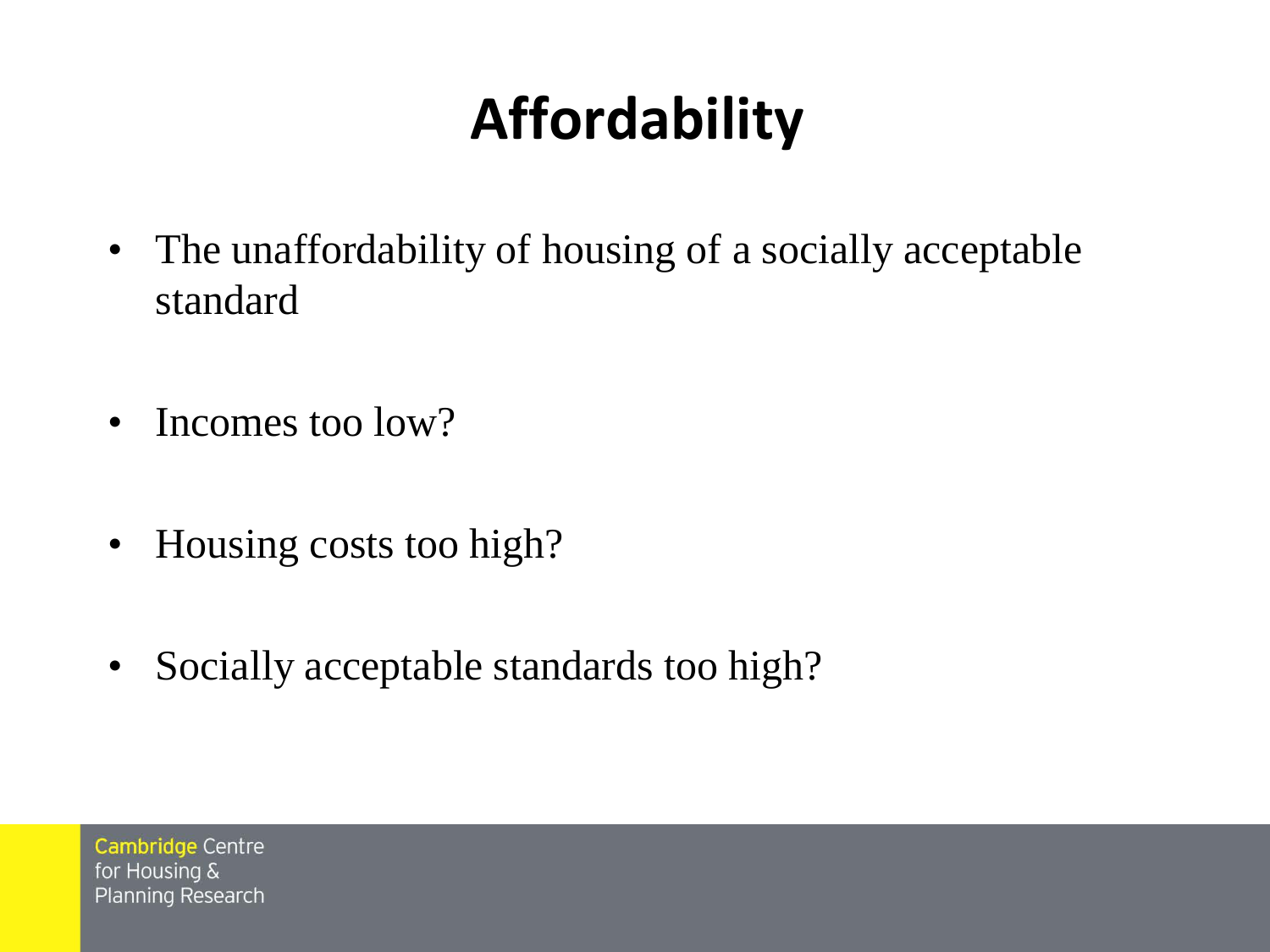## **Policy options: Demand v Supply side policies**

- Arguments and ideologies
- The case for subject subsidies
- The case for object subsidies
- The externality argument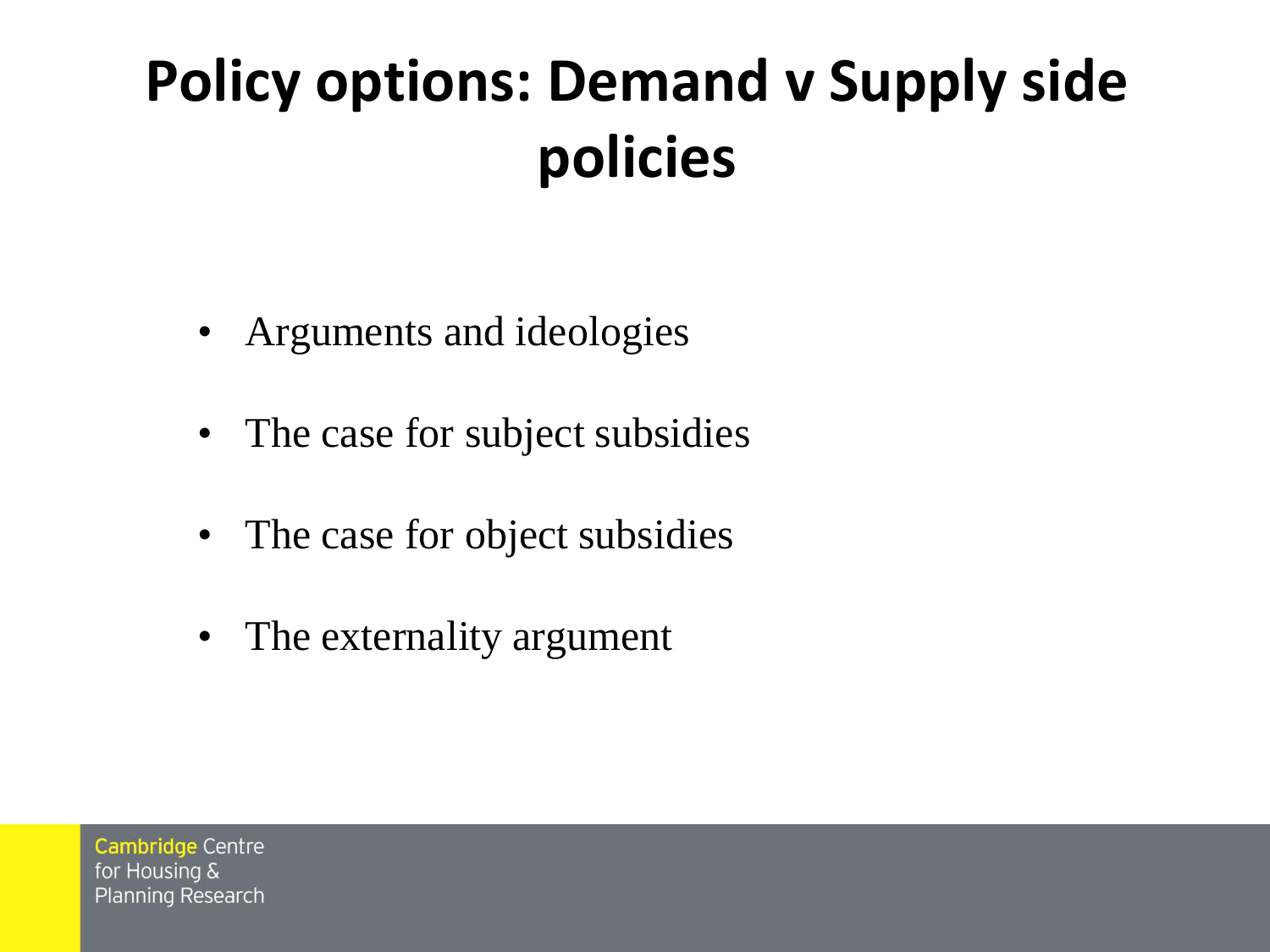# **Subject subsidies**

#### **Subsidy Typology**

|                                                         | Who gets the<br>help? | Conditions                                                            | Type of help                                         |
|---------------------------------------------------------|-----------------------|-----------------------------------------------------------------------|------------------------------------------------------|
| $\mathbf 1$<br><b>Pure subject</b><br><b>subsidies</b>  | <b>Households</b>     | Personal<br>circumstances<br>but not<br>specifically<br>housing costs | Income<br>supplements;<br>personal tax<br>reductions |
| 2.<br><b>Conditional</b><br>subject<br><b>subsidies</b> | <b>Households</b>     | Household,<br>income, size<br>and housing<br>costs                    | Housing<br>allowance,<br>housing<br>voucher          |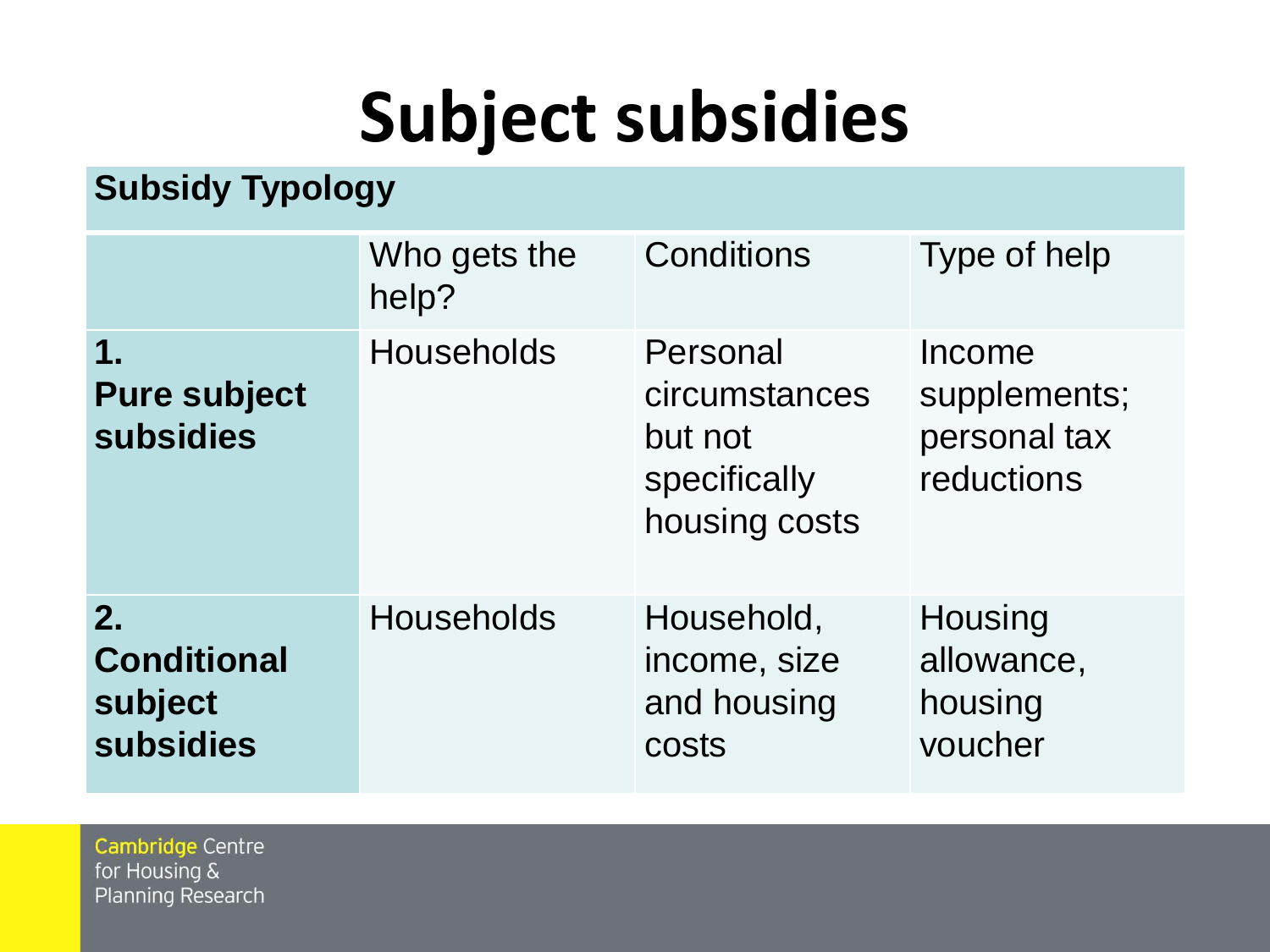## **Object subsidies**

|                                                         | Who gets the<br>help?                                                        | <b>Conditions</b>                                                                   | <b>Type of help</b>                                                                                  |
|---------------------------------------------------------|------------------------------------------------------------------------------|-------------------------------------------------------------------------------------|------------------------------------------------------------------------------------------------------|
| 3.<br><b>Pure object</b><br><b>subsidies</b>            | Suppliers-<br>including house<br>builders and<br>landlords of many<br>types* | <b>Additional housing</b><br>supplied                                               | Grants, tax<br>reductions, cheap<br>loans, equity<br>finance                                         |
| 4.<br><b>Conditional</b><br>object<br><b>incentives</b> | Suppliers-<br>including house<br>builders and<br>landlords of many<br>types* | <b>Additional housing</b><br>supplied; Rents<br>limited; allocation<br>constrained* | Grants, tax<br>reductions, cheap<br>loans, equity<br>finance, tradable<br>tax credits, cheap<br>land |

*\* usually to households below an income threshold, but employment, household type and other indicators of need may also apply*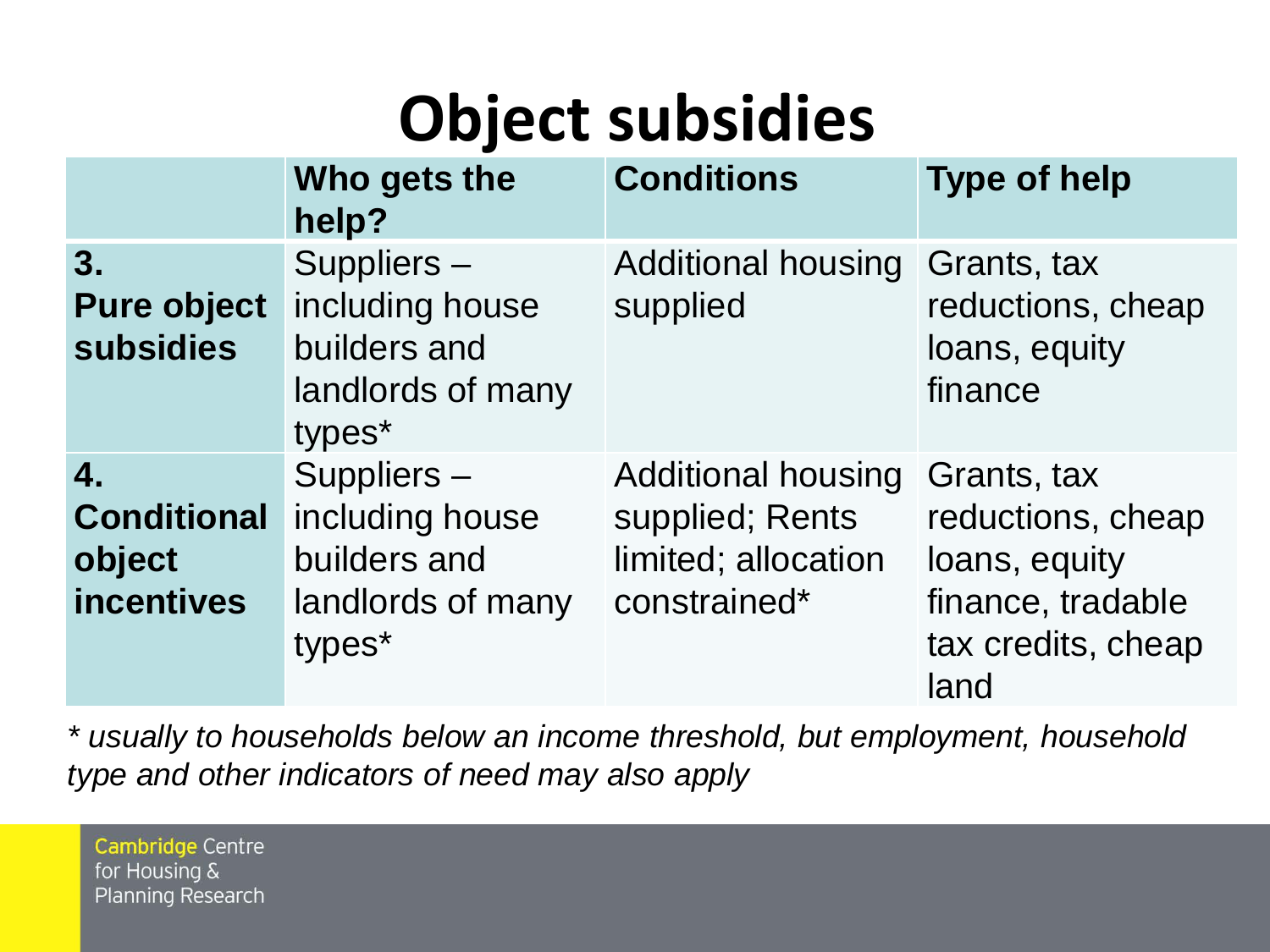### **Buildings or People?**

Public funding EU28 Countries %s of total to buildings and people

|                                                            | <b>Capital Support</b> | <b>Housing</b><br><b>Allowances</b> |  |
|------------------------------------------------------------|------------------------|-------------------------------------|--|
| 2009                                                       | 47                     | 53                                  |  |
| 2015                                                       | 25                     | 75                                  |  |
| Source: The State of Housing in the EU 2017 Housing Europe |                        |                                     |  |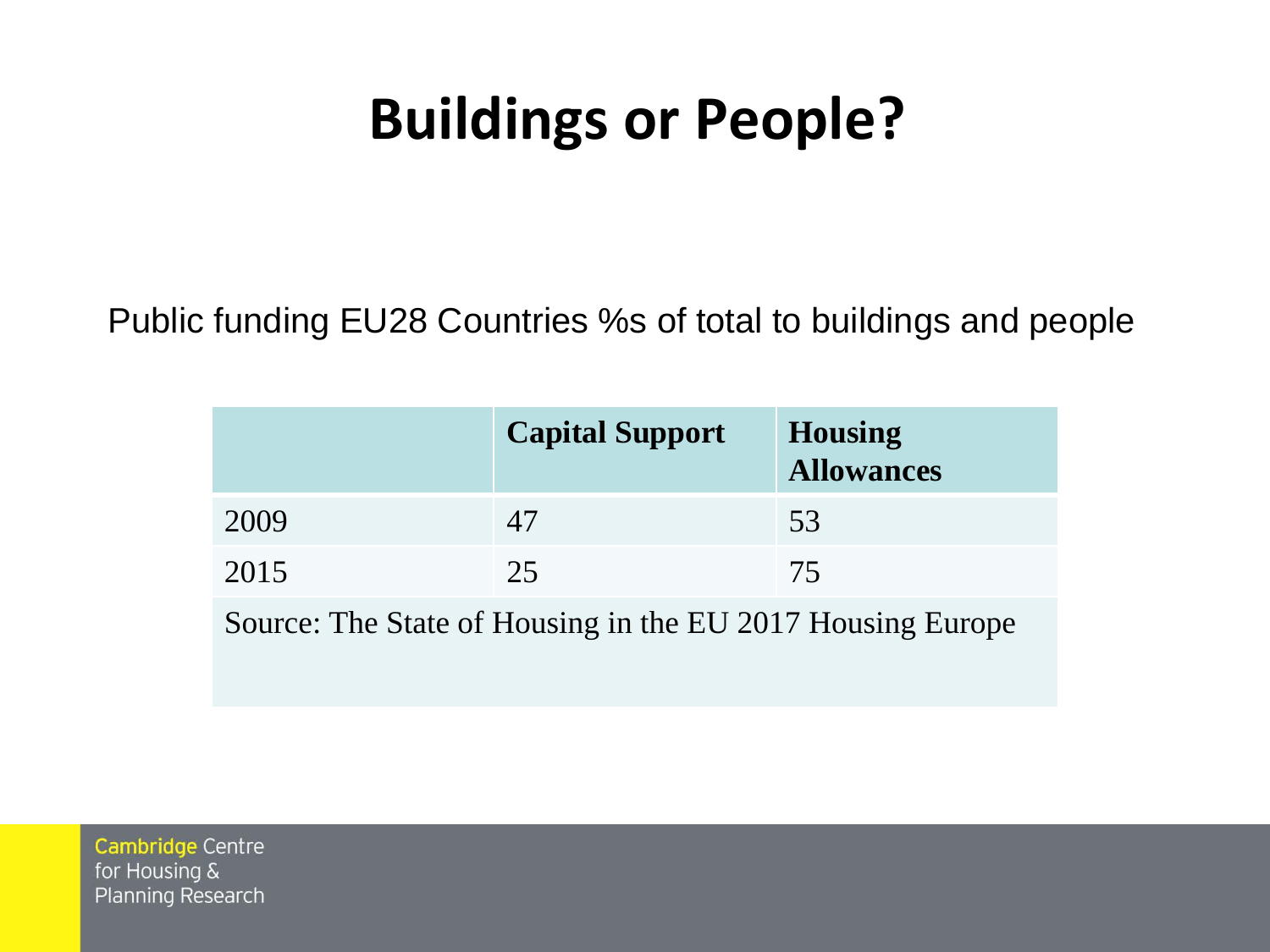#### **Housing Tenure % housing stock c2016**

|                    | Owner<br>occupation | <b>Private</b><br>renting | <b>Social</b><br><b>Renting</b> | <b>Other</b> |
|--------------------|---------------------|---------------------------|---------------------------------|--------------|
| <b>Belgium</b>     | 64.8                | 27.5                      | 6.5                             | 1.2          |
| France             | 57.8                | 23.0                      | 16.8                            | 2.4          |
| Germany            | 45.4                | 50.7                      | 3.9                             |              |
| Ireland            | 67.6                | 20.6                      | 8.7                             | 3.1          |
| <b>Netherlands</b> | 60.0                | 10.0                      | 30.0                            |              |
| Spain              | 77.1                | 13.8                      | 2.5                             | 6.5          |
| <b>UK</b>          | 63.1                | 19.0                      | 17.6                            |              |

Source: The State of Housing in the EU 2017 Housing Europe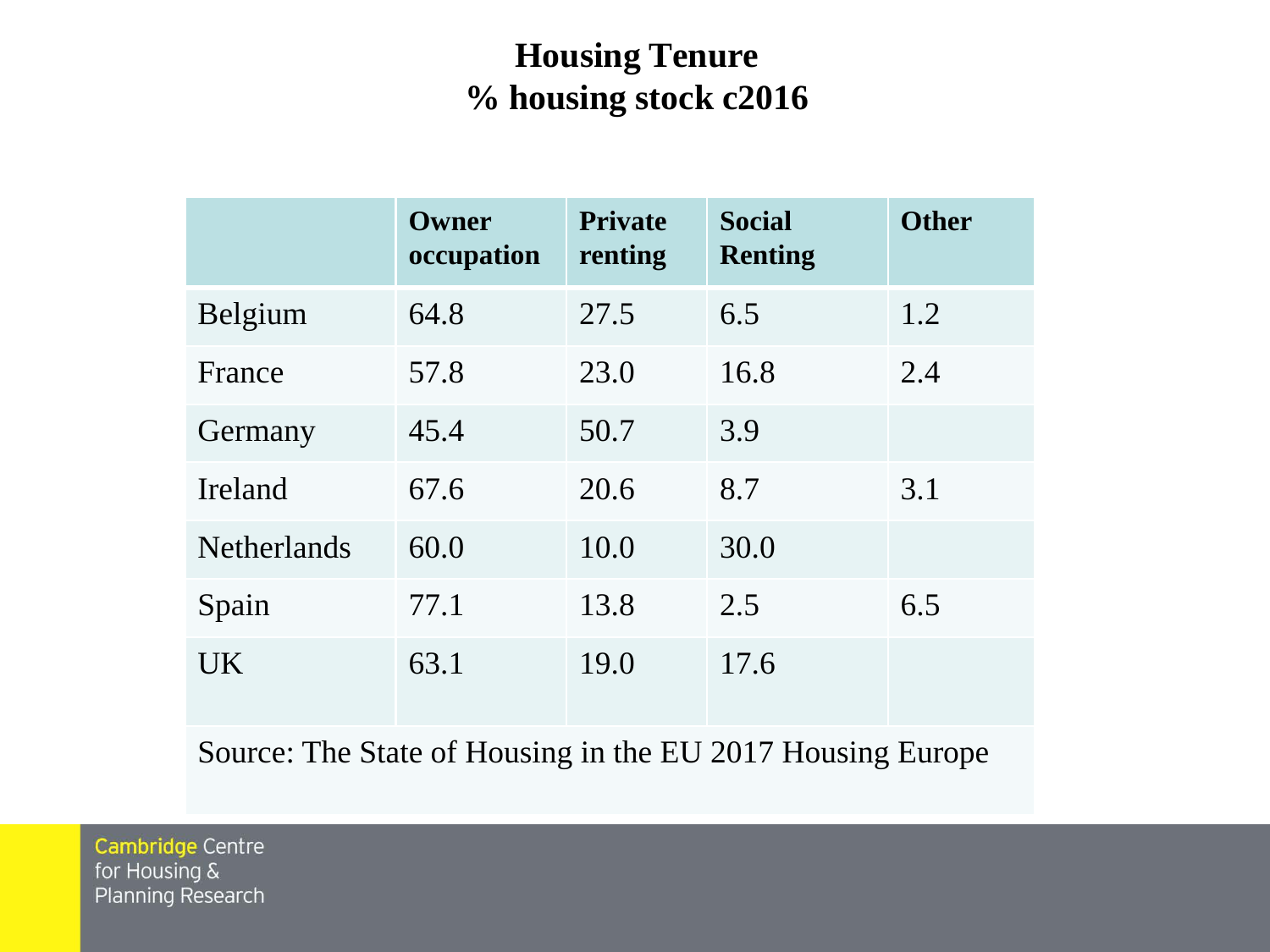## **Social allocation**

- Social housing is socially allocated according to need (incomes play a large part). Prices (rents) are usually regulated. Quality is usually regulated.
- Social and affordable housing may be provided by:
- The state
- Social housing organisations
- Private non-profit or for profit organisations.
- Usually social and affordable housing is rented but not always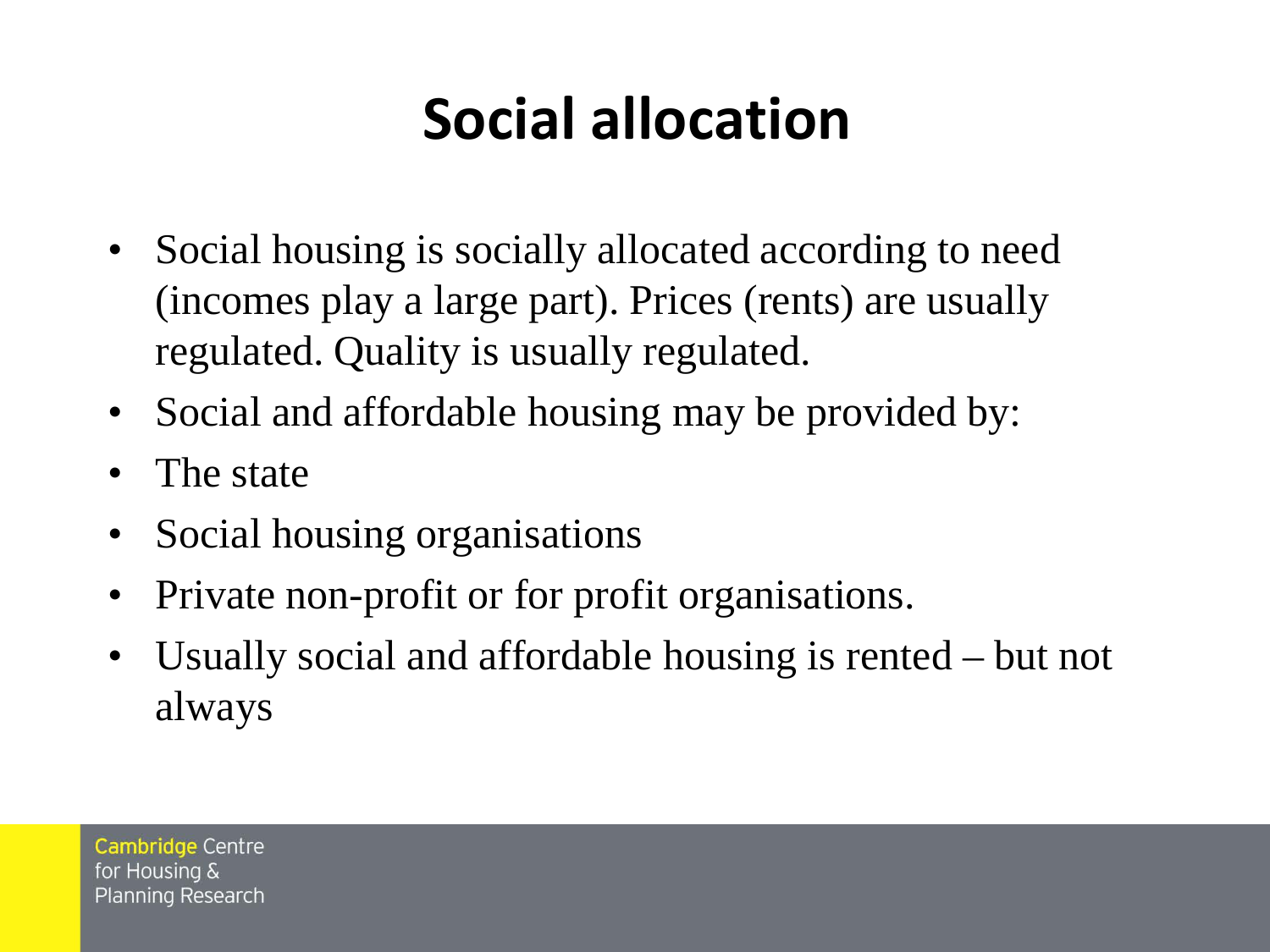## **Social allocation and Private Ownership**

- Privately owned housing can be socially allocated
- Some privately owned rented housing is socially allocated in several countries (e.g. Belgium, France, Germany, Ireland)
- Some owner occupied housing is socially allocated (e.g. Spain)
- Spain: Vivienda de Proteccion Publica (publicly protected housing).
- Subsidized by the State (e.g. grants or cheap loans). Conditions concerning size and quality are sold at prices below market to people with incomes below ceilings.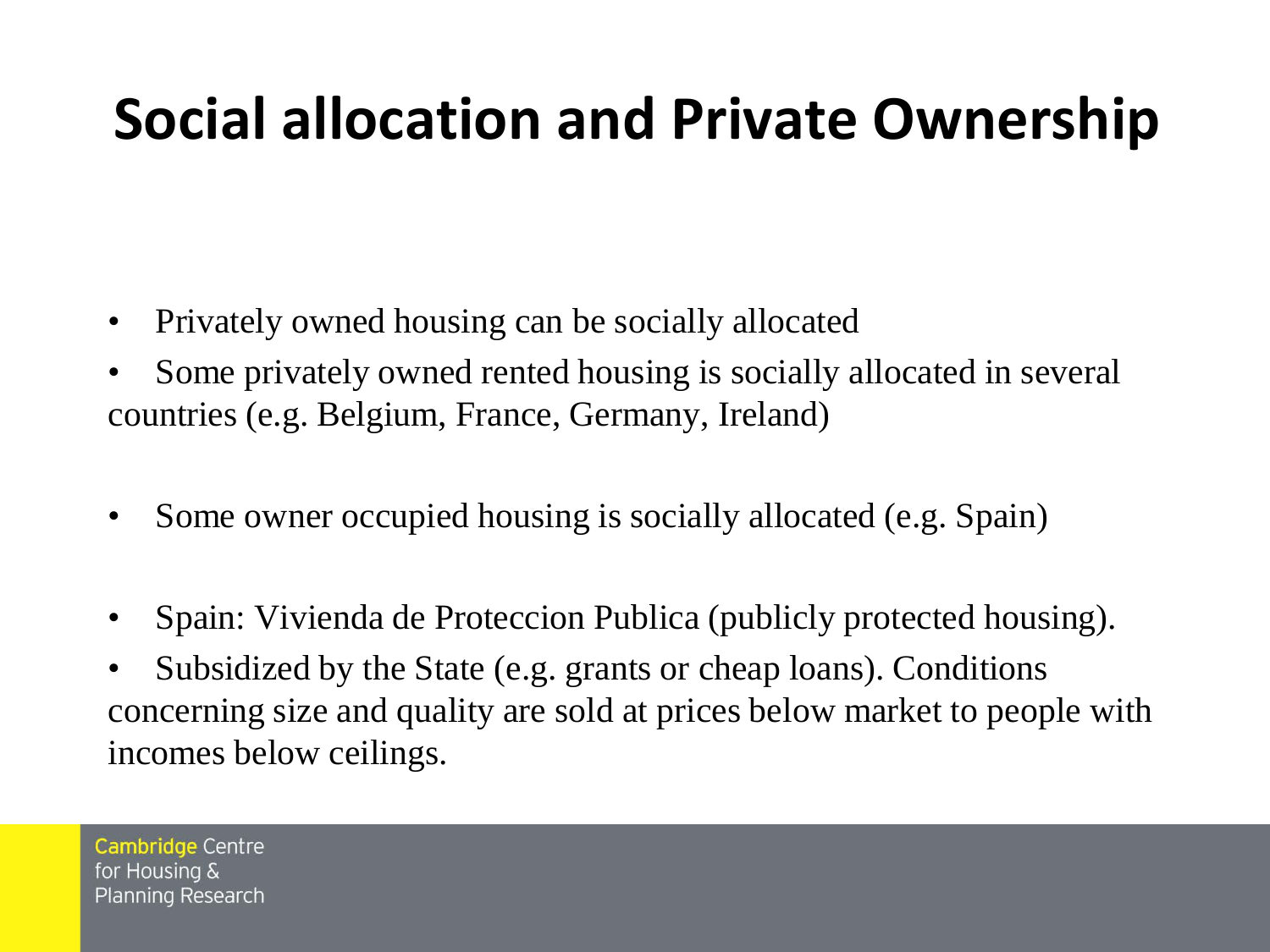## **Affordable Housing in England**

- A variety of forms of social or affordable housing all of which involve collaboration between the public and private sectors. Rented affordable housing is almost entirely owned by local authorities or housing associations. In official terminology:
- "Affordable housing includes social rented, affordable rented and intermediate housing, provided to specified eligible households whose needs are not met by the market. It can be a new-build property or a private sector property that has been purchased for use as an affordable home" (MHCLG, 2018).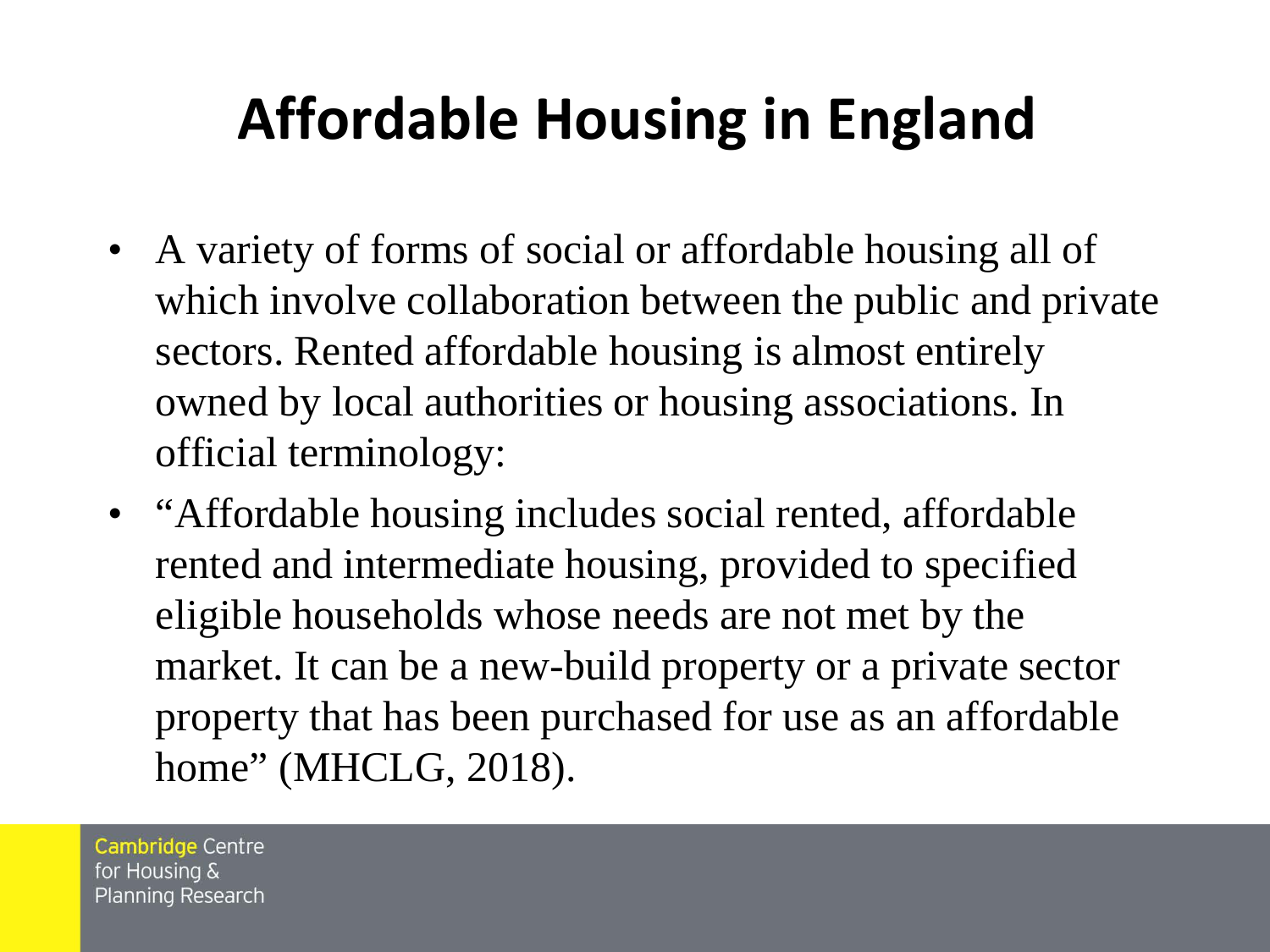## **Changes in housing tenure in England**

|                                                | 1969 | 1995 | 2017 |
|------------------------------------------------|------|------|------|
| Owner<br>occupied                              | 50.9 | 67.7 | 62.9 |
| Rented<br>privately                            | 21.3 | 9.8  | 19.9 |
| <b>Rented from</b><br>housing<br>associations) |      | 4.2  | 10.2 |
| Rented from<br>local<br>authorities            | 27.8 | 17.6 | 6.7  |

Source: Own calculations from Ministry of Housing Communities and Local Government, 2018, Live table 104 Dwelling Stock by tenure England (Historical [series\) https://www.gov.uk/government/statistical-data-sets/live-tables-on](https://www.gov.uk/government/statistical-data-sets/live-tables-on-dwelling-stock-including-vacants)dwelling-stock-including-vacants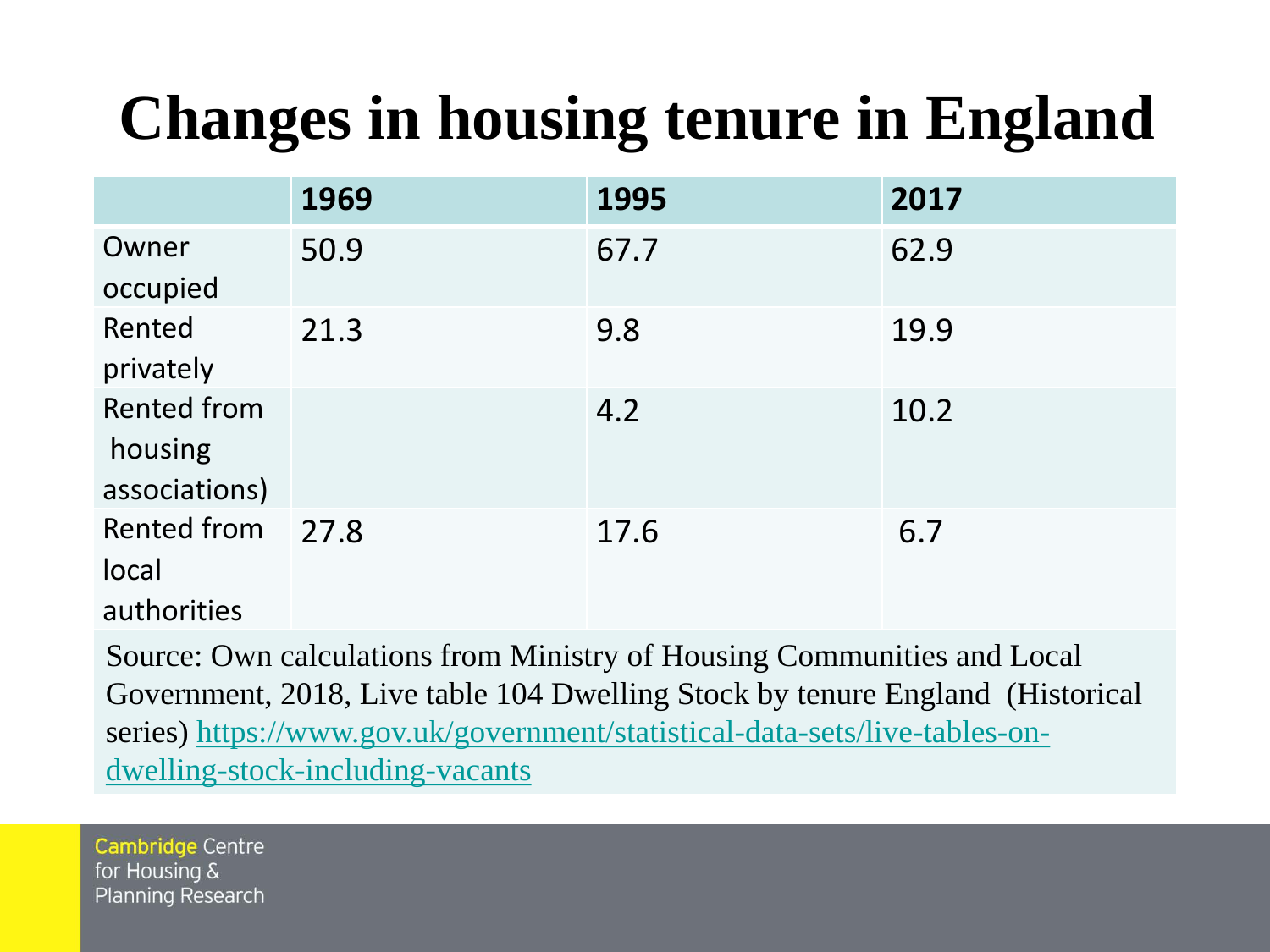## **Housing Associations in England**

- Independent private sector, not-for-profit bodies
- Provide rented homes at sub-market rents and access to home ownership and provide other neighbourhood and community services
- 1,775 HAs managing 2.4 million homes; smallest HA controls less than ten homes, the largest, around 140,000
- HAs are commercially orientated non-profit organisations and several are substantial developers of private sector housing. The surpluses made must be reinvested in housing
- Proceeds from market sector completions can be used to cross subsidise sub-market rental housing
- Some have stock transferred from local authorities
- Strong regulation
- Good credit ratings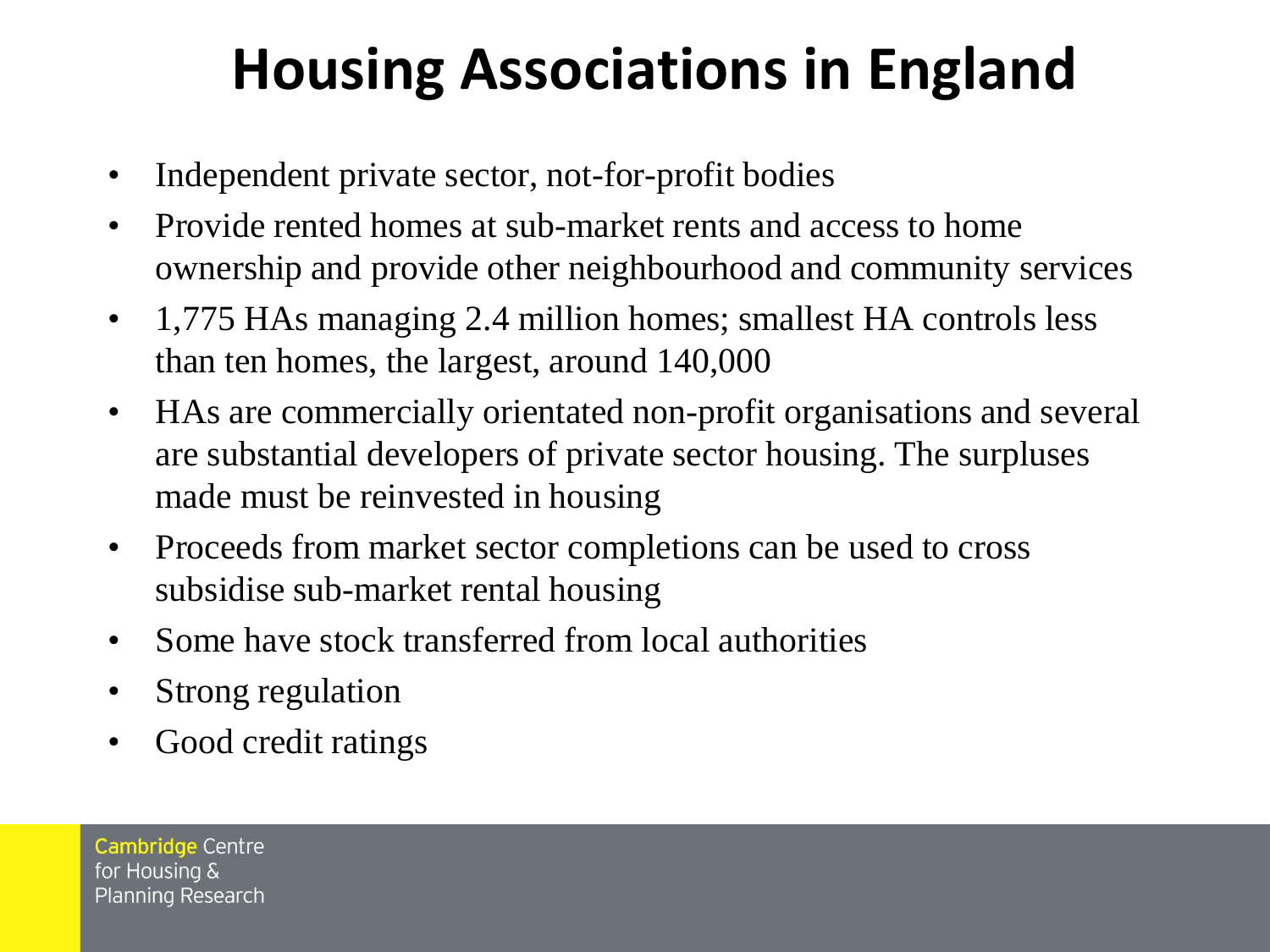#### **Housing Association Development Funding**

- Public subsidy
- Social rents offered by councils and housing associations are generally 40%- 65% of market rent or lower rent. Public funding has increasingly supported "Affordable Rent" dwellings that are let at higher rents (80% of market rent) rather than "social rents"
- 70% of rents are paid directly to landlords from Housing Benefit which is a means tested housing allowance
- Private finance has become the main source of investment funding
- Bank and building society lending have predominated
- but the capital markets are becoming more important
- Larger HAs have issued their own bonds, raising large volumes of funds on the open market
- The Housing Finance Corporation (THFC) obtains funds from bond issues, (public issuance and private placements) and bank loans including funding from the European Investment Bank (EIB). It then lends to housing associations to support investment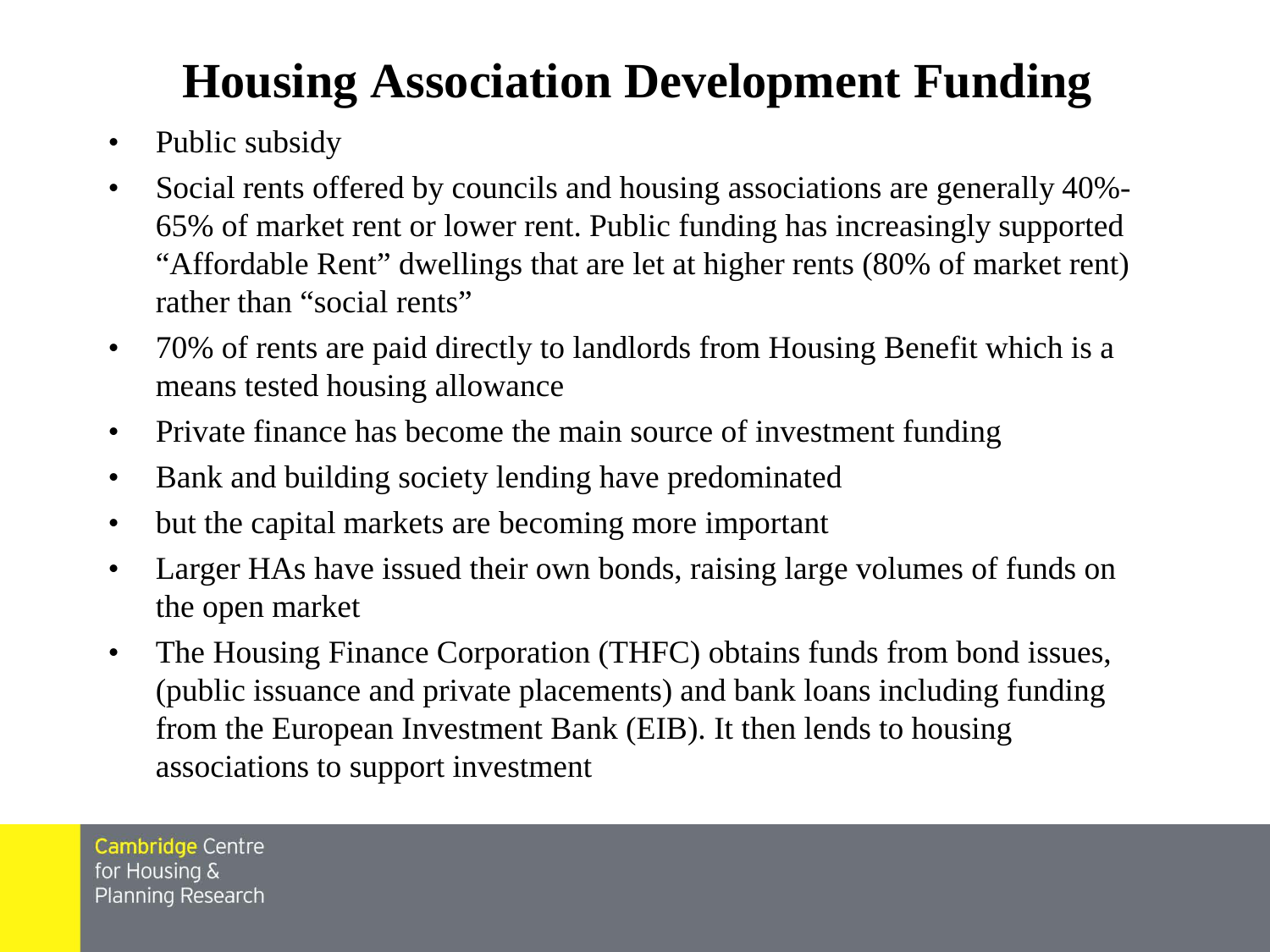### **Section 106 arrangements 1**

- Affordable housing through land use planning
- Section 106 arrangements involve a cross subsidy through the private development process to provide socially allocated rental and low-cost home ownership dwellings
- Over 40% affordable housing starts 2016/17 from S106
- Section 106 agreements (often referred to as planning obligations) are the result of site-specific negotiations between a planning authority and a private developer. In relation to affordable housing they will typically state that a given proportion of new housing on a site will be affordable
- Negotiations will take account of assessments of local housing needs and the viability of the development
- Outcome will be a mix of affordable housing and market housing on a new residential development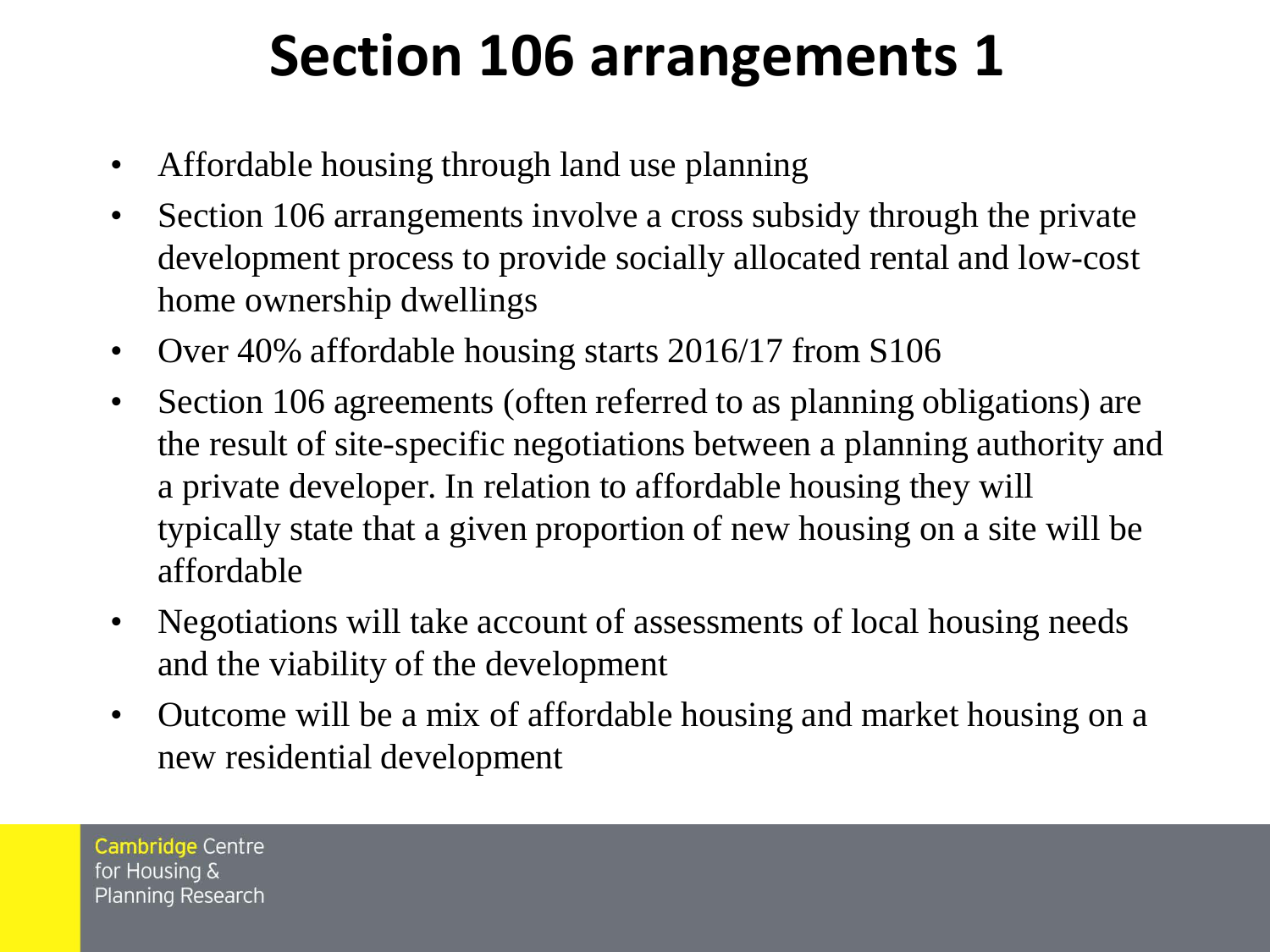### **Section 106 arrangements 2**

- Developer may, exceptionally, offer a sum in money in lieu of affordable housing provision which might be accepted by a local authority
- S106 costs to a developer can be met from the increase in land values that arise from the granting of residential planning permission
- Some S106 developments are sometimes supported by public subsidy. However, the distinctive nature of S106 affordable housing is support from a cross-subsidy from the private development process
- Section 106 agreements can include more than housing e.g. transport, leisure and healthcare facilities.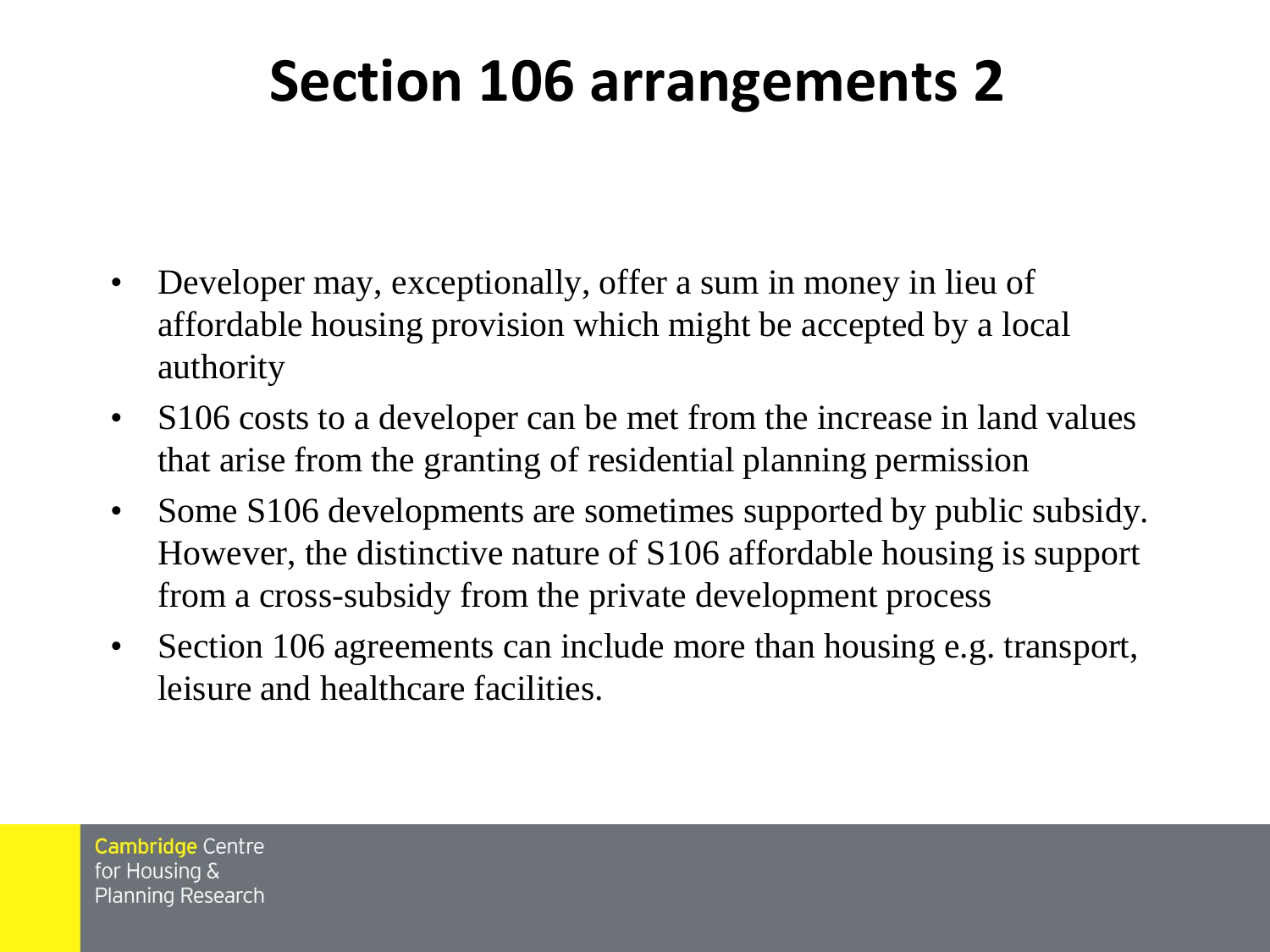#### **Changes in housebuilding in England**

|                                 | 1969-70 | 2017-18 |
|---------------------------------|---------|---------|
| Total<br>dwellings<br>completed | 306,320 | 185,000 |
| Of which % by                   |         |         |
| <b>Local Authorities</b>        | 44.2    | 1.2     |
| Housing<br><b>Associations</b>  | 2.3     | 16.9    |
| Private Enterprise              | 53.5    | 81.9    |

Source: Own calculations from Ministry of Housing Communities and Local Government, 2018, Live Table 209 Permanent Dwellings [Completed by Country https://www.gov.uk/government/statistical-data](https://www.gov.uk/government/statistical-data-sets/live-tables-on-house-building)sets/live-tables-on-house-building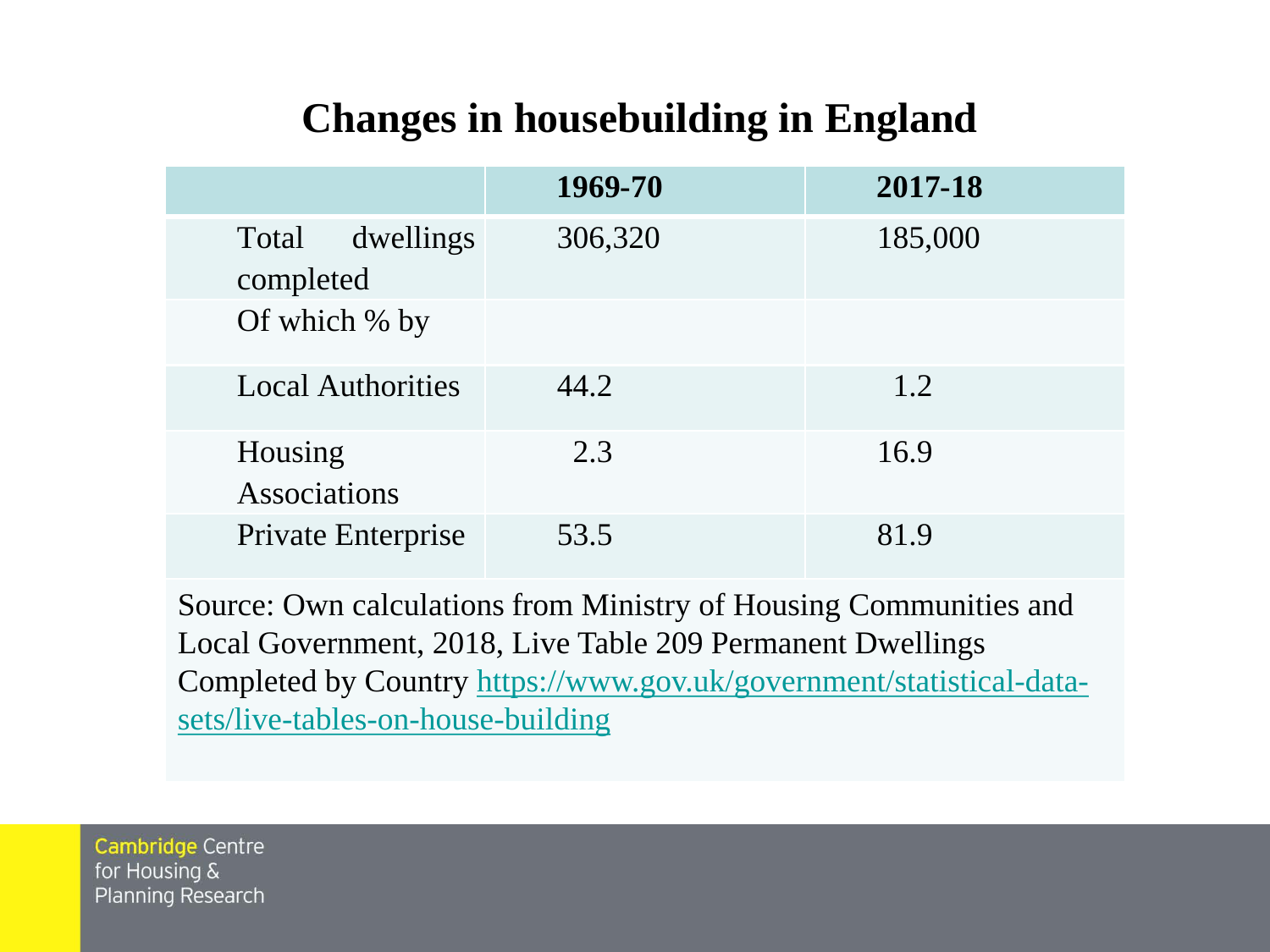# **Local Housing Companies**

- In the past, local authorities in England built and owned large numbers of socially rented dwellings. Their contribution has fallen but is rising again
- Local Housing Companies are new commercially orientated companies providing socially allocated rental and low-cost home ownership dwellings
- Local housing companies are independent arms-length commercial organisations wholly or partly owned by councils
- They can develop, buy and manage properties within and outside of a local authority area. Homes LHCs provide are not subject to most of the social or affordable housing regulations
- Most LHCs are engaged in the provision of affordable housing and market housing for rent and sale. There are around 150 LHCs in England; most formed in the past few years
- LHC offer a new model of delivering affordable housing with councils creating companies that can act entrepreneurially to provide affordable housing that is outside of controls set by central government. By operating in the private sector LHCs can cross subsidise social provision from commercial activity.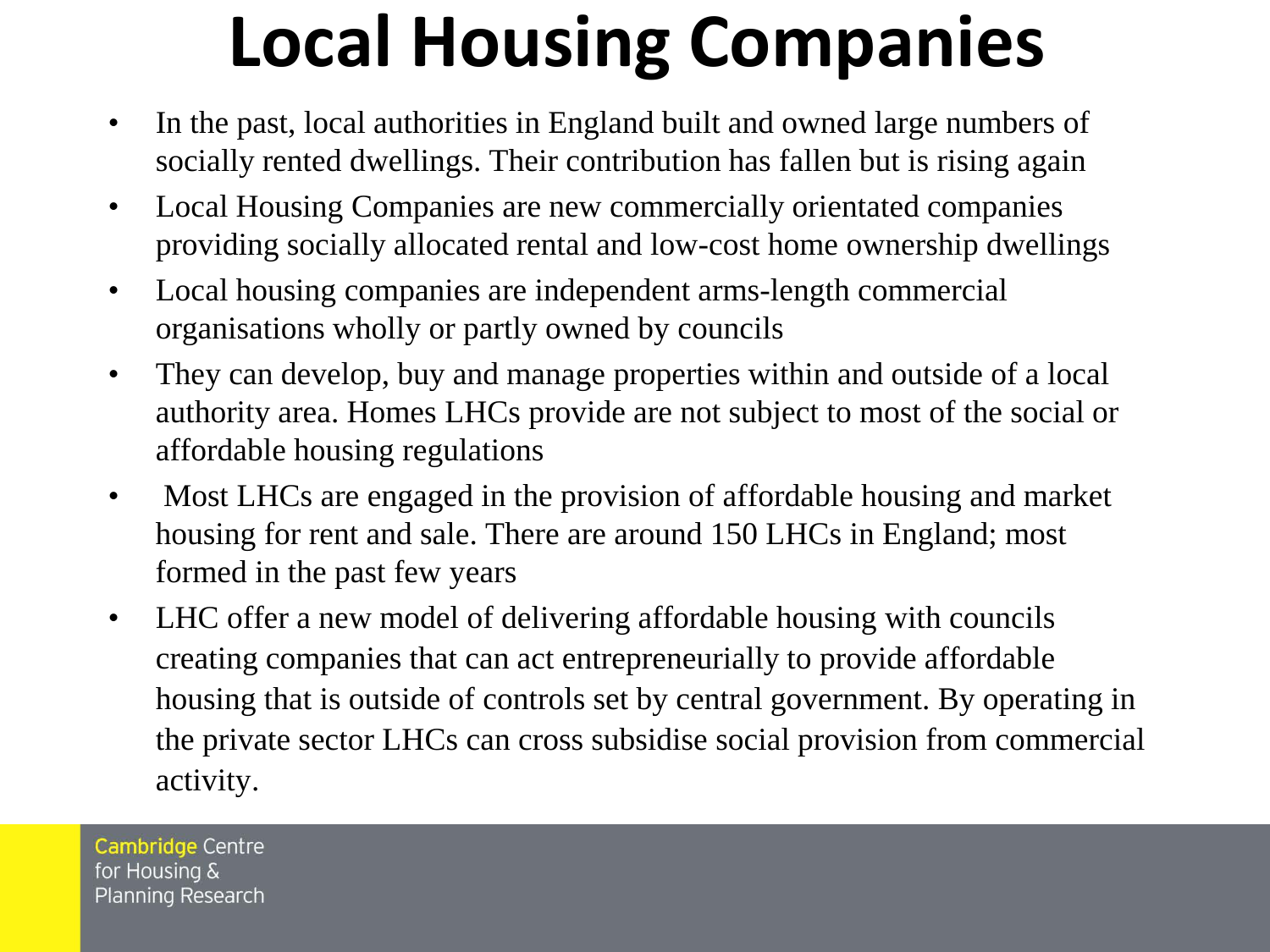## **Summary**

- Many types of affordable housing in Europe
- All involve some sort of subsidy
- Private sector is involved in affordable and social housing provision
- Affordability is a significant problem with many potential solutions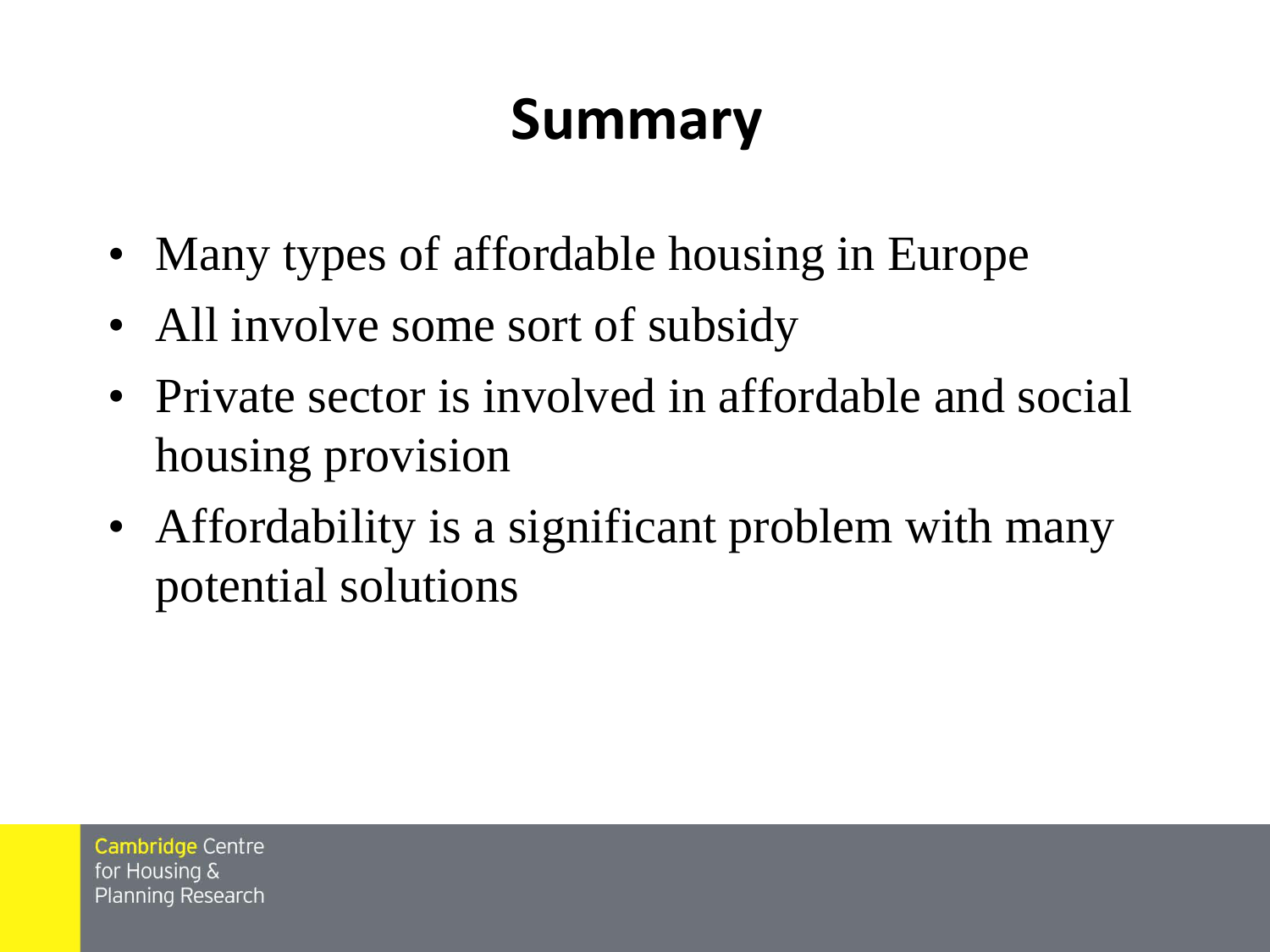### **References**

*The State of Housing in the EU 2017***,** Housing in Europe <http://www.housingeurope.eu/resource-1000/the-state-of-housing-in-the-eu-2017>

Haffner, MEA, Hoekstra, JSCM, Oxley, MJ & Heijden, HMH van der (2009) *Bridging the gap between social and market rented housing in six European countries?* Amsterdam: IOS Press*Bridging [the gap between social and market rented housing in six European](https://repository.tudelft.nl/islandora/object/uuid:d35c0ed4-7874-4413-8b90-25352ec8c980?collection=research) countries?* (also in Russian 2014)

Oxley, M (2004) *Economics, Planning and Housing,* Palgrave Macmillan

CCHPR & LSE (2016) *Understanding the role of private renting – a four country case study*

CCHPR (2012) *The Private Rented Sector in the New Century: A Comparative Approach*